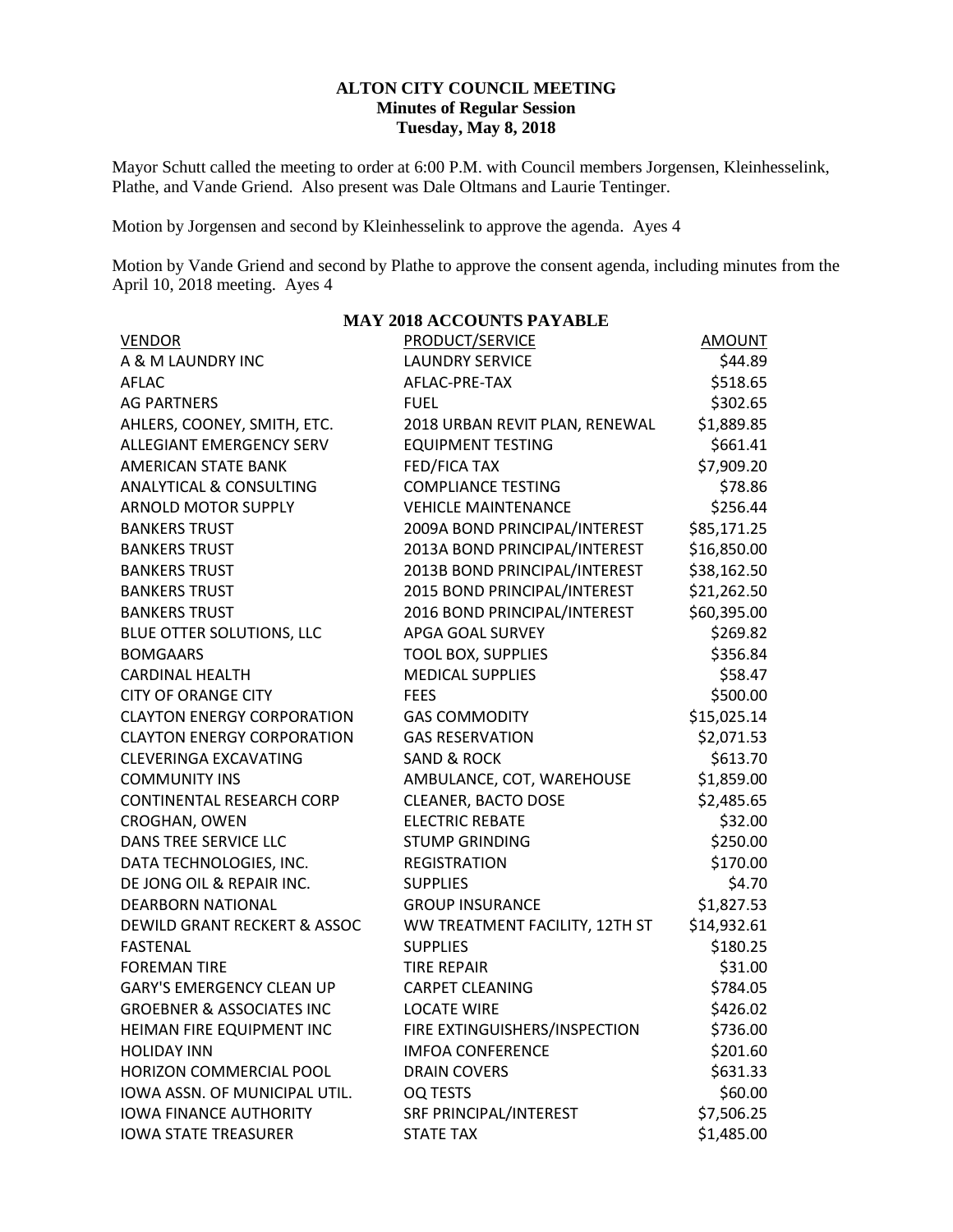| <b>IPERS COLLECTIONS</b>              | <b>IPERS</b>                             | \$5,204.41   |
|---------------------------------------|------------------------------------------|--------------|
| KLAY, VELDHUIZEN, BINDNER, DEJONG     | <b>LEGAL FEES</b>                        | \$491.00     |
| KLEINHESSELINK, LEON                  | <b>ELECTRIC &amp; GAS REBATES</b>        | \$800.00     |
| THE KNOX COMPANY                      | KNOX BOX                                 | \$1,026.00   |
| <b>LYFTOGT SEPTIC SERVICE</b>         | <b>SERVICE CALL</b>                      | \$75.00      |
| MID SIOUX OPPORTUNITY                 | <b>PROJECT SHARE</b>                     | \$20.00      |
| <b>MIDAMERICAN ENERGY</b>             | <b>STREET LIGHTS</b>                     | \$226.93     |
| MISSOURI RIVER ENERGY SERVICES        | <b>ELECTRIC</b>                          | \$42,034.15  |
| <b>MISSOURI RIVER ENERGY SERVICES</b> | <b>TECH DAYS REGISTRATION</b>            | \$50.00      |
| <b>MUNICIPAL UTIL-BILLS</b>           | <b>UTILITIES</b>                         | \$2,100.48   |
| <b>NEAL CHASE LUMBER CO</b>           | <b>SUPPLIES</b>                          | \$156.60     |
| ORANGE CITY MUNICIPAL UTILITIES       | <b>BULK WATER</b>                        | \$5,998.39   |
| <b>DALE OLTMANS</b>                   | <b>ELECTRIC &amp; GAS REBATES</b>        | \$50.00      |
| ONE OFFICE SOLUTION                   | INK, PAPER                               | \$407.45     |
| <b>ORANGE CITY SANITATION</b>         | <b>GARBAGE HAULING</b>                   | \$6,600.75   |
| <b>PAYROLL</b>                        | PAYROLL CHECKS ON 4/30/2018              | \$25,807.23  |
| POTTEBAUM STORAGE                     | <b>BLACK DIRT</b>                        | \$324.94     |
| <b>SAM'S CLUB</b>                     | <b>MEMBERSHIP FEE</b>                    | \$45.00      |
| <b>SIOUX COUNTY TREASURER</b>         | PROPERTY TAX - HEIMSTRA ADD              | \$382.00     |
| SIOUXLAND PRESS                       | <b>PUBLICATIONS</b>                      | \$254.05     |
| <b>STYLE-RITE UPHOLSTERY</b>          | <b>TRUCK SEAT REPAIR</b>                 | \$398.00     |
| <b>T &amp; L TOOLS</b>                | <b>TOOL</b>                              | \$48.95      |
| <b>TREASURER - STATE OF IOWA</b>      | <b>SALES TAX</b>                         | \$4,361.00   |
| UNITYPOINT CLINIC-OCC MED             | <b>DRUG TESTS</b>                        | \$84.00      |
| VAN OMMEREN, WES                      | <b>MAIL BOX REPLACEMENT</b>              | \$66.00      |
| <b>VECTOR</b>                         | <b>LIABILITY &amp; INLAND MARINE INS</b> | \$726.17     |
| <b>VERIZON</b>                        | <b>CELL PHONES</b>                       | \$197.99     |
| <b>VISA</b>                           | EQUIPMENT, SUPPLIES, TRAINING            | \$586.03     |
| WELLMARK BLUE CROSS/BLUE SHIELD       | <b>GROUP INSURANCE</b>                   | \$7,624.18   |
| <b>WEST IOWA TELEPHONE</b>            | TELEPHONE, FAX, INTERNET                 | \$557.78     |
| <b>WILLIAMS &amp; CO</b>              | <b>CONSULTATION</b>                      | \$50.00      |
|                                       | TOTAL ACCOUNTS PAYABLE CHECKS            | \$392,756.17 |

**IOWA HOME RULE:** Mayor Schutt made a proclamation for the City of Alton's continued support of the Iowa Home Rule authority.

#### **URBAN REVITALIZATION PLAN:**

Ordinance 847 was introduced by Council Member Plathe.

# **ORDINANCE 847 "ORDINANCE DESIGNATING URBAN REVITALIZATION AREA NO. 5 OF THE CITY OF ALTON, IOWA"**

Motion by Council Member Kleinhesselink that the reading just had to be the first and the Council dispense with the statutory provision that this Ordinance be fully and distinctly read on three different days as provided by section 380.3 of the Code of Iowa. Motion was duly seconded by Council Member Vande Griend.

On roll call vote: Ayes: Jorgensen, Kleinhesselink, Plathe, Vande Griend Nays: None Absent: Zenor

And the Mayor declares the motion duly carried.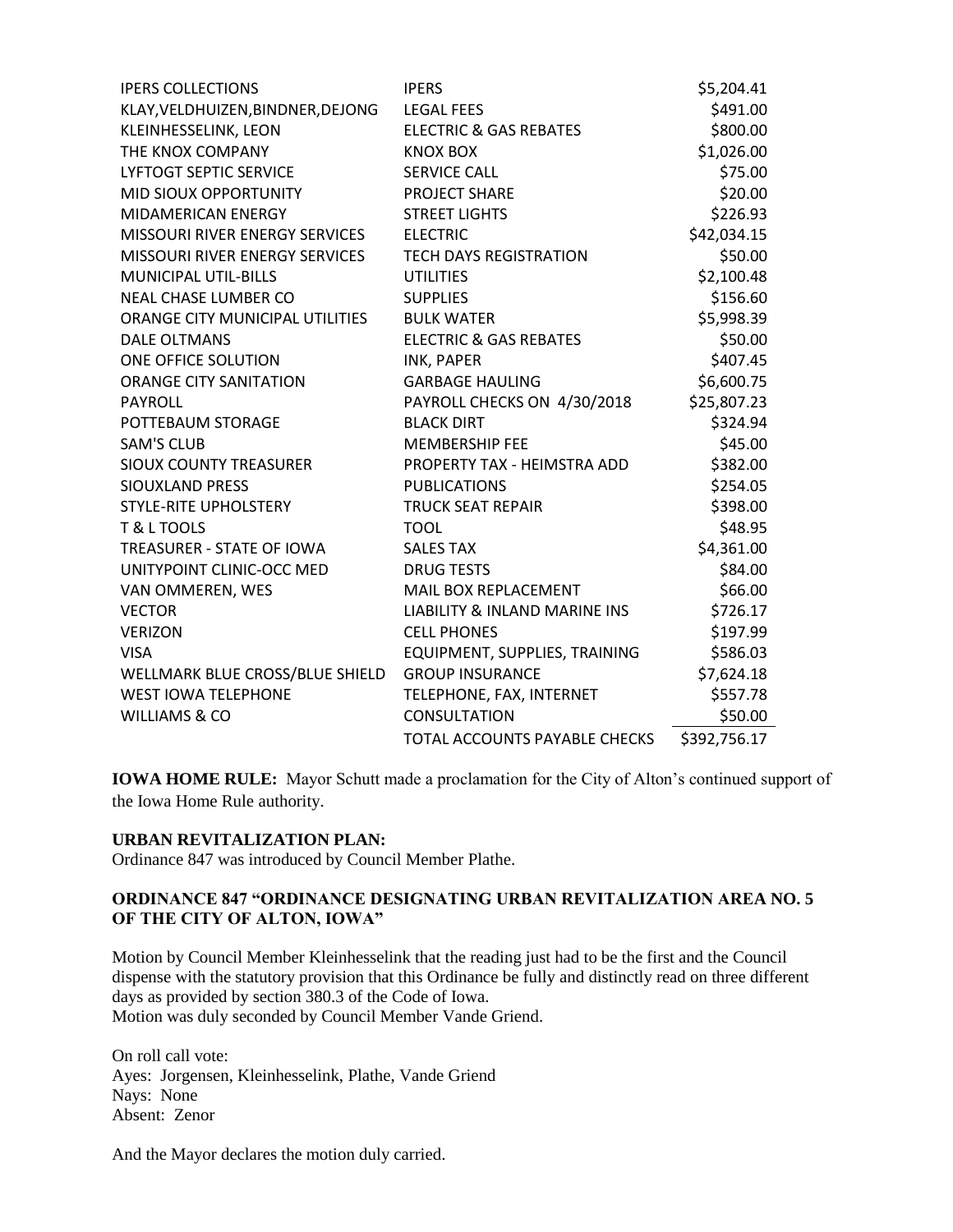Motion by Plathe that title of said bill for Ordinance be approved as set out and said bill for Ordinance 847 be adopted and placed on its final passage. Council Member Kleinhesselink seconded the foregoing motion.

On roll call vote: Ayes: Jorgensen, Kleinhesselink, Plathe, Vande Griend Nays: None Absent: Zenor

The Mayor declares the motion duly carried and will forthwith sign the said Ordinance and the Clerk will add his attestation thereto, said Ordinance being adopted.

# **UTILITIES: WASTEWATER TREATMENT FACILITY IMPROVEMENTS**

The Mayor opened the public hearing for the wastewater treatment facility improvements at 6:05 P.M. No oral or written comments were received. The public hearing was closed at 6:08 P.M.

**RESOLUTION 18-12 "RESOLUTION ADOPTING PLANS, SPECIFICATIONS, FORM OF CONTRACT AND ESTIMATE OF COST FOR THE WASTEWATER TREATMENT FACILITY IMPROVEMENTS"** was introduced and moved for adoption by Council Member Jorgensen. Kleinhesselink seconded the motion to adopt.

On roll call vote: Ayes: Jorgensen, Kleinhesselink, Plathe, Vande Griend Nays: None Absent: Zenor

Whereupon the Mayor declared the Resolution duly adopted.

**RESOLUTION 18-13 "RESOLUTION MAKING AWARD OF CONSTRUCTION CONTRACT FOR THE WASTEWATER TREATMENT FACILITY IMPROVEMENTS"** was introduced and moved for adoption by Council Member Kleinhesselink. Plathe seconded the motion to adopt.

On roll call vote: Ayes: Jorgensen, Kleinhesselink, Plathe, Vande Griend Nays: None Absent: Zenor

Whereupon the Mayor declared the Resolution duly adopted.

### **RESOLUTION 18-14 "RESOLUTION APPROVING CONSTRUCTION CONTRACT AND BOND FOR THE WASTEWATER TREATMENT FACILITY IMPROVEMENTS"** was introduced and moved for adoption by Council Member Jorgensen. Plathe seconded the motion to adopt.

On roll call vote: Ayes: Jorgensen, Kleinhesselink, Plathe, Vande Griend Nays: None Absent: Zenor

Whereupon the Mayor declared the Resolution duly adopted.

**WASTEWATER REVENUE BOND:** The Mayor opened the public hearing for the Wastewater Revenue Bond at 6:10 P.M. No oral or written comments were received. The public hearing was closed at 6:13 P.M.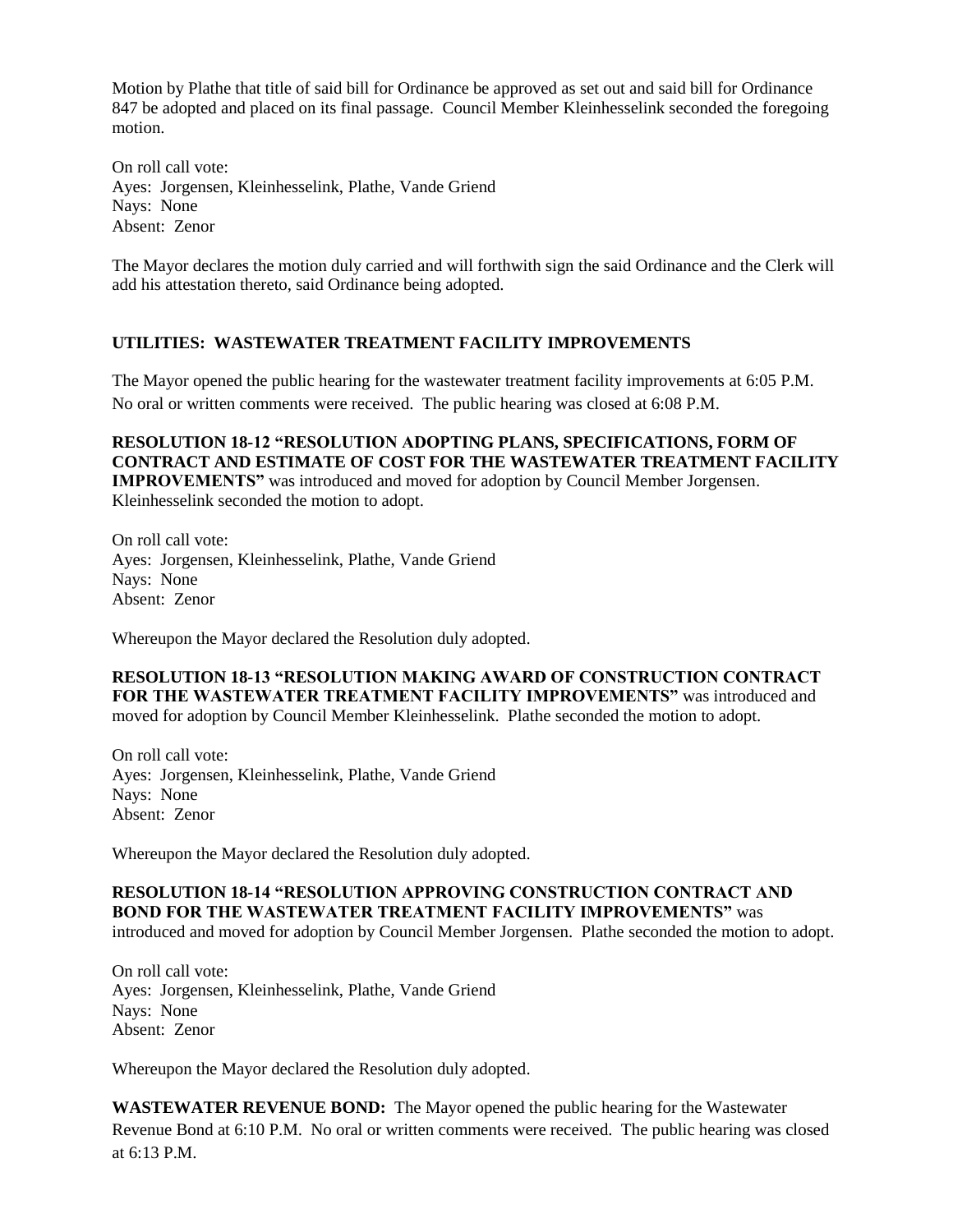**RESOLUTION 18-15 "RESOLUTION INSTITUTING PROCEEDINGS TO TAKE ADDITIONAL ACTION FOR THE AUTHORIZATION OF A LOAN AND DISBURSEMENT AGREEMENT AND THE ISSUANCE OF NOT TO EXCEED \$1,200,000 SEWER REVENUE CAPITAL LOAN NOTES"** was introduced and moved for adoption by Council Member Jorgensen. Plathe seconded the motion to adopt.

On roll call vote: Ayes: Jorgensen, Kleinhesselink, Plathe, Vande Griend Nays: None Absent: Zenor

Whereupon the Mayor declared the Resolution duly adopted.

**STREET VACATION:** The Mayor opened the public hearing for the street vacation at 6:15 P.M. No oral or written comments were received. The public hearing was closed at 6:18 P.M.

Ordinance 848 was introduced by Council Member Plathe.

## **ORDINANCE 848 "AN ORDINANCE VACATING AND DISPOSING OF A PORTION OF A STREET LOCATED IN THE CITY OF ALTON, IOWA"**

Motion by Council Member Kleinhesselink that the reading just had to be the first and the Council dispense with the statutory provision that this Ordinance be fully and distinctly read on three different days as provided by section 380.3 of the Code of Iowa. Motion was duly seconded by Council Member Vande Griend.

On roll call vote: Ayes: Jorgensen, Kleinhesselink, Plathe, Vande Griend Nays: None Absent: Zenor

And the Mayor declares the motion duly carried.

Motion by Plathe that title of said bill for Ordinance be approved as set out and said bill for Ordinance 848 be adopted and placed on its final passage. Council Member Jorgensen seconded the foregoing motion.

On roll call vote: Ayes: Jorgensen, Kleinhesselink, Plathe, Vande Griend Nays: None Absent: Zenor

The Mayor declares the motion duly carried and will forthwith sign he said Ordinance and the Clerk will add his attestation thereto, said Ordinance being adopted.

**RESOLUTION 18-16 "RESOLUTION APPROVING THE VACATION AND DISPOSAL OF A PORTION OF A STREET IN THE CITY OF ALTON, IOWA"** was introduced and moved for adoption by Council Member Kleinhesselink. Plathe seconded the motion to adopt.

On roll call vote: Ayes: Jorgensen, Kleinhesselink, Plathe, Vande Griend Nays: None Absent: Zenor

Whereupon the Mayor declared the Resolution duly adopted.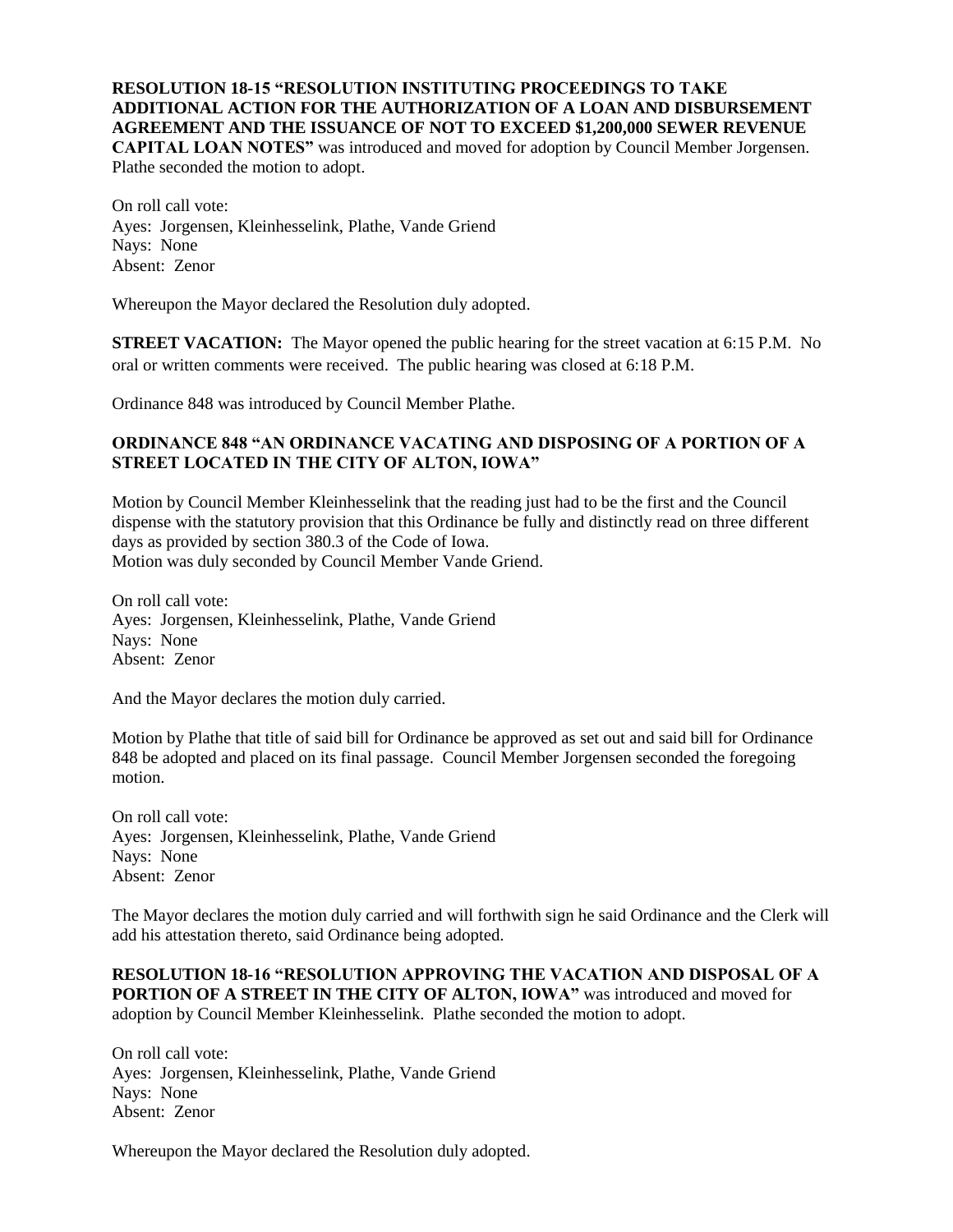### **BUDGET AMENDMENT:**

**RESOLUTION 18-17 "A RESOLUTION OF THE CITY COUNCIL OF ALTON, IOWA, ADOPTING THE BUDGET AMENDMENT FOR FISCAL YEAR ENDING JUNE 30, 2018"** was introduced and moved for adoption by Council Member Vande Griend. Kleinhesselink seconded the motion to adopt.

On roll call vote: Ayes: Jorgensen, Kleinhesselink, Plathe, Vande Griend Nays: None Absent: Zenor

Whereupon the Mayor declared the Resolution duly adopted.

**STREET MAINTENANCE:** The Council discussed repairing 12<sup>th</sup> Street. Oltmans will work with the engineer to implement a plan for the curb lines and asphalt.

**STREET DANCE:** Double D Bar has requested a service extension of liquor license for the Larry Schlichte Memorial Street Dance June 23, 2018.

Motion by Jorgensen and second by Plathe to approve The Double D's request for extension for outdoor service on June 23, 2018. Ayes 4

### **NUISANCE ABATEMENT:**

**RESOLUTION 18-18 "RESOLUTION ASSESSING COSTS OF REMOVING SNOW, ICE, AND ACCUMULATIONS AND FOR ASSESSMENT OF SAID COSTS AND CERTIFICATION OF SAID COSTS TO THE SIOUX COUNTY AUDITOR TO BE COLLECTED AS GENERAL PROPERTY TAXES"** was introduced and moved for adoption by Council Member Plathe. Kleinhesselink seconded the motion to adopt.

On roll call vote: Ayes: Jorgensen, Kleinhesselink, Plathe, Vande Griend Nays: None Absent: Zenor

Whereupon the Mayor declared the Resolution duly adopted.

**RESOLUTION 18-19 "RESOLUTION ASSESSING COSTS OF TREE TRIMMING AND FOR ASSESSMENT OF SAID COSTS AND CERTIFICATION OF SAID COSTS TO THE SIOUX COUNTY AUDITOR TO BE COLLECTED AS GENERAL PROPERTY TAXES"** was introduced and moved for adoption by Council Member Plathe. Kleinhesselink seconded the motion to adopt.

On roll call vote: Ayes: Jorgensen, Kleinhesselink, Plathe, Vande Griend Nays: None Absent: Zenor

Whereupon the Mayor declared the Resolution duly adopted.